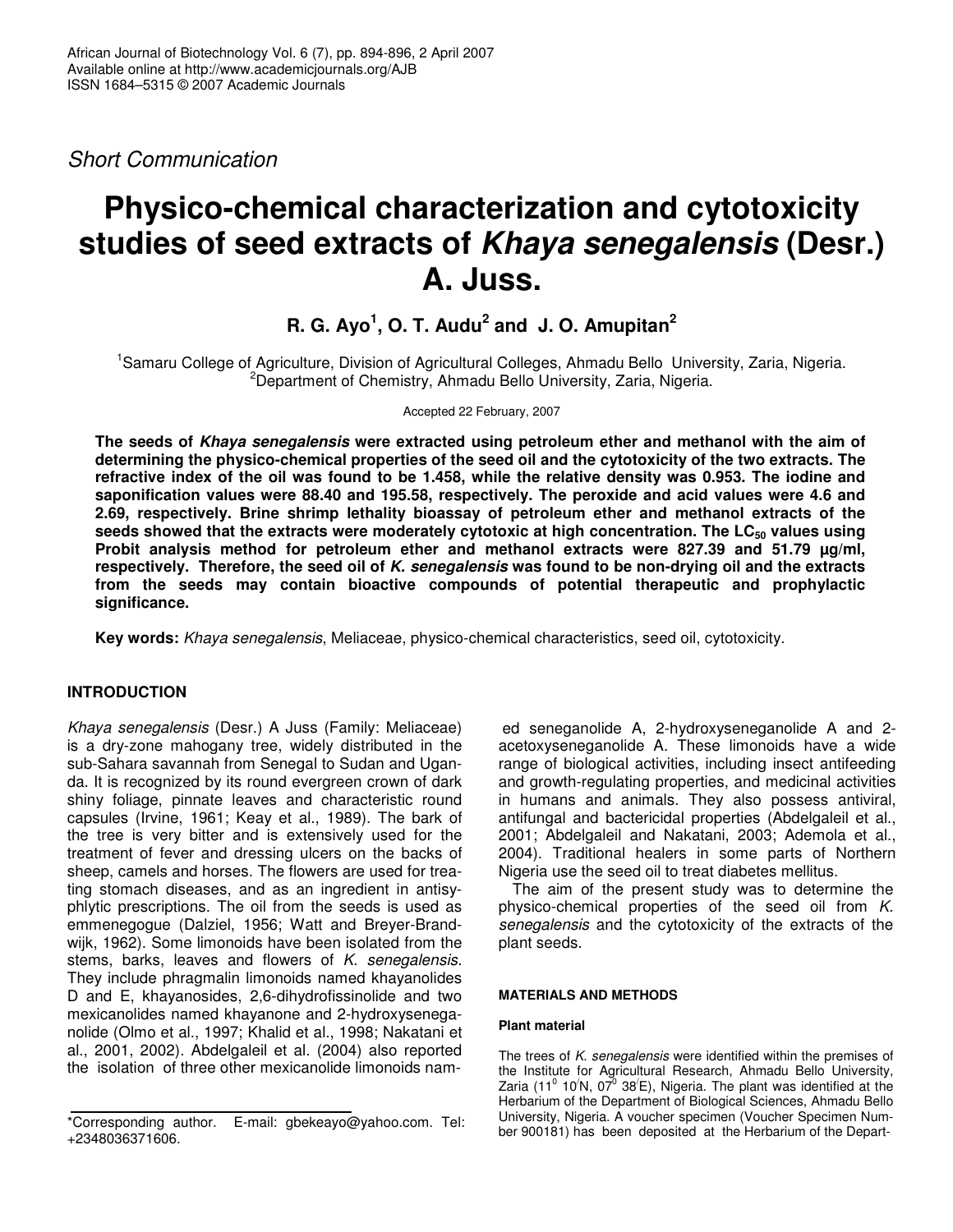ment. The seeds of the tree were harvested, air-dried at room temperature, powdered and stored in screw-capped plastic containers.

#### **Extraction procedure**

Soxhlet extraction of the powdered seeds (250 g) was carried out using petroleum ether  $(40 - 60^{\circ}$ C) and methanol. Each extract was concentrated and evaporated to dryness on a rotary evaporator.

#### **Physico-chemical characterization**

The physical and chemical properties of the seed oil (petroleum ether extract), including iodine, saponification, acid, peroxide values, refractive index, density and unsaponifiable matter were determined according to standard procedures (Pa Qurt, 1979; AOAC, 1980; Pearson, 1981).

#### **Brine shrimp lethality bioassay (cytotoxicity)**

The brine shrimp lethality bioassay was carried out on the petroleum ether and methanol extracts using standard procedure (Meyer et al., 1982; McLaughlin, 1991). Briefly, brine shrimp (*Artemia salina* Leach) eggs were hatched in a hatching chamber filled with fresh sea water. The chamber was kept under illumination using a fluorescent bulb for 48 h for the eggs to hatch into shrimp larvae. 30 mg of each extract were separately dissolved in 3 ml of DMSO, and from these 1000, 500, 250, 125 and 62.5 µg/ml were prepared by serial dilution. Each concentration was tested in triplicate, giving a total of 15 test-tubes for each sample. A control containing 5 ml of DMSO solvent was used for each solvent. The final volume of the solution in each test-tube was made up to 5 ml with sea water immediately after adding shrimp larvae. The test-tubes were maintained under illumination. Survivors were counted after 24 h and the percentage death at each dose was determined. The  $LC_{50}$  values were calculated using the Probit analysis method (Sauders and Fleming, 1971).

**Table 1.** Physico-chemical characteristics of seed oil (petroleum ether extract) of *Khaya senegalensis*.

| <b>Properties of Oil</b>         | <b>Values</b>      |  |  |  |
|----------------------------------|--------------------|--|--|--|
| Colour                           | Golden yellow      |  |  |  |
| Refractive index $(21^{\circ}C)$ | $1.458 \pm 0.001$  |  |  |  |
| Relative density                 | $0.053 \pm 0.002$  |  |  |  |
| lodine value (g/100g)            | $88.40 \pm 0.058$  |  |  |  |
| Saponification value (mg KOH)    | $195.58 \pm 0.044$ |  |  |  |
| Acid value (mg KOH)              | $2.69 \pm 0.015$   |  |  |  |
| Unsaponifiable matter (%)        | $1.50 \pm 0.058$   |  |  |  |

## **RESULTS AND DISCUSSION**

The weights of the petroleum ether and methanol extracts were 71.25 and 82.50 g, respectively. The petroleum ether of the extract contained the seed oil. The results of the physical and chemical properties of the oil are shown in Table 1. The iodine value was 88.40. Since the value was lower than 100, the oil was classified as non-drying oil. Iodine value measures the unsaturation of oil. The fact that the iodine value was lower than 100 showed that the seed oil was of lower degree of saturation. In general, the greater the iodine value, the higher the degree of unsaturation and the tendency of the oil to undergo oxidative rancidity (Pa Quart, 1979; Pearson, 1981).

The saponification value is an indication of the average molecular mass of fatty acids present in oil. The results showed that the seed oil had a high saponification value of 195.58, indicating that it contained mainly fatty acids of high molecular mass. This result compared favourably with saponification values of palm oil (196–205), olive oil (185–196), soy oil (193), cotton seed (193–195) and linseed oil (193–195) as reported by Pearson (1981). The acid value of the oil, found to be 2.69, is a measure of the extent to which the constituent glycerides have been decomposed by lipase action. The acid value has been shown to be a general indication of the edibility of oils (AOAC, 1980; Pearson, 1981). The peroxide value was found to be 4.60 mEq/kg. The peroxide value is frequently used to measure the progress of oxidation of oil. It indicates the oxidative rancidity of oil. The low peroxide value for this oil indicates that it is less liable to oxidative rancidity at room temperature (deMan, 1992).

The refractive index of *K. senegalensis* seed oil was 1.46, which showed that the value fell within the range for edible oils. Edible oils have iodine value of less than 100 and a refractive index of about 1.47 (Williams and Hilditch, 1964; Rossell, 1991). Refractive index is a useful property in the preliminary examination of oil. It shows quickly the degree of unsaturation and whether the oil has unusual components such as hydroxyl groups or conjugated acids (Pearson, 1981). The value for unsaponifiable matter is 1.5. Therefore, the unsaponifiable matter contained in the seed oil may include squalene, waxes, sterols, phospholipids, vitamins, terpenes, steroids and some hydrocarbons (Williams and Hilditch, 1964; AOAC, 1980).

The results of brine shrimp lethality bioassay were summarized in Tables 2 and 3. The petroleum ether and methanol extracts were moderately cytotoxic at high concentration. The two extracts displayed toxicity, with  $LC_{50}$ < 1000 µg/ml. The methanol extract showed strong cytotoxicity (LC<sub>50</sub> = 51.79  $\mu$ g/ml), and the oil, petroleum ether extract, was less cytotoxic ( $LC_{50}$  = 827.39  $\mu$ g/ml). In toxicity evaluation of plant extracts by brine shrimp lethality bioassay,  $LC_{50}$  values lower than 1000  $\mu$ g/ml are considered bioactive (Meyer et al., 1982). Therefore, the petroleum ether and methanol extracts of *K. senegalensis* may have some biological activity. The results showed that the oil is a non-drying type, while the saponification value of  $195.58 \pm 0.044$  mg KOH indicated that the oil is made up of long chain fatty acids. The brine shrimp lethality bioassay for the methanol extract showed significant bioactivity, while that of the petroleum ether extract (oil) was less. The two extracts were, how